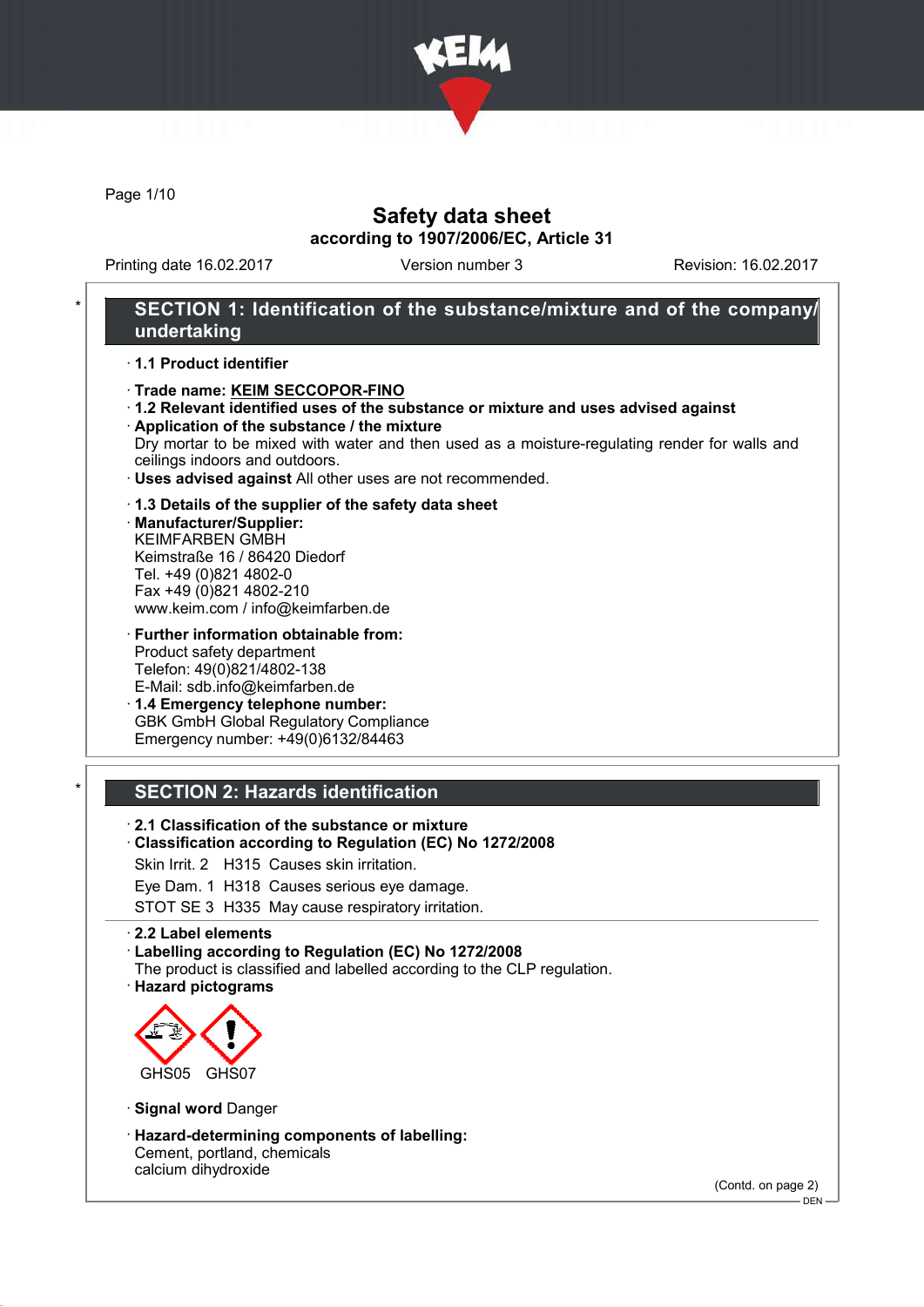

Page 2/10

# Safety data sheet according to 1907/2006/EC, Article 31

Printing date 16.02.2017 Version number 3 Revision: 16.02.2017

#### Trade name: KEIM SECCOPOR-FINO

| (Contd. of page 1)                                                                               |
|--------------------------------------------------------------------------------------------------|
| $\cdot$ Hazard statements                                                                        |
| H315 Causes skin irritation.                                                                     |
| H318 Causes serious eye damage.                                                                  |
| H335 May cause respiratory irritation.                                                           |
| · Precautionary statements                                                                       |
| Keep out of reach of children.                                                                   |
| Wear protective gloves/protective clothing/eye protection/face protection.                       |
| Use only outdoors or in a well-ventilated area.                                                  |
| Avoid breathing dust.                                                                            |
| P305+P351+P338 IF IN EYES: Rinse cautiously with water for several minutes. Remove contact       |
| lenses, if present and easy to do. Continue rinsing.                                             |
| Get immediate medical advice/attention.                                                          |
| IF INHALED: Remove person to fresh air and keep comfortable for breathing.                       |
| IF ON SKIN: Wash with plenty of soap and water.                                                  |
| Take off contaminated clothing.                                                                  |
| If skin irritation occurs: Get medical advice/attention.                                         |
| $\cdot$ 2.3 Other hazards                                                                        |
| This Product contains cement. Cement produces an alkaline reaction with moisture or water. Avoid |
| contact with eyes and prolonged skin contact.                                                    |
| · Results of PBT and vPvB assessment                                                             |
| $\cdot$ PBT: Not applicable.                                                                     |
|                                                                                                  |

· vPvB: Not applicable.

### SECTION 3: Composition/information on ingredients

<sup>·</sup> Description: Portland-cement, calcium dihydroxide, aggregates and additives

| · Dangerous components:                |                                                                                             |              |
|----------------------------------------|---------------------------------------------------------------------------------------------|--------------|
| CAS: 65997-15-1                        | Cement, portland, chemicals                                                                 | $10 - 25%$   |
| EINECS: 266-043-4                      | Ve Eye Dam. 1, H318; <b>V</b> Skin Irrit. 2, H315; STOT SE<br>3. H <sub>335</sub>           |              |
| CAS: 1305-62-0                         | calcium dihydroxide                                                                         | $2.5 - 10\%$ |
| EINECS: 215-137-3                      | Eye Dam. 1, H318; $\Diamond$ Skin Irrit. 2, H315; STOT SE                                   |              |
| Reg.nr.: 01-2119475151-45-XXXX 3, H335 |                                                                                             |              |
|                                        | . Additional information: Ear the werding of the lighed because phrones refer to section 16 |              |

· Additional information: For the wording of the listed hazard phrases refer to section 16.

# SECTION 4: First aid measures

#### · 4.1 Description of first aid measures

- · General information: When seeing the doctor we suggest to present this safety data sheet.
- · After inhalation: Supply fresh air; consult doctor in case of complaints.

#### · After skin contact:

Immediately wash with water and soap and rinse thoroughly.

Do not use solvents or thinners.

If skin irritation continues, consult a doctor.

(Contd. on page 3)

<sup>·</sup> 3.2 Mixtures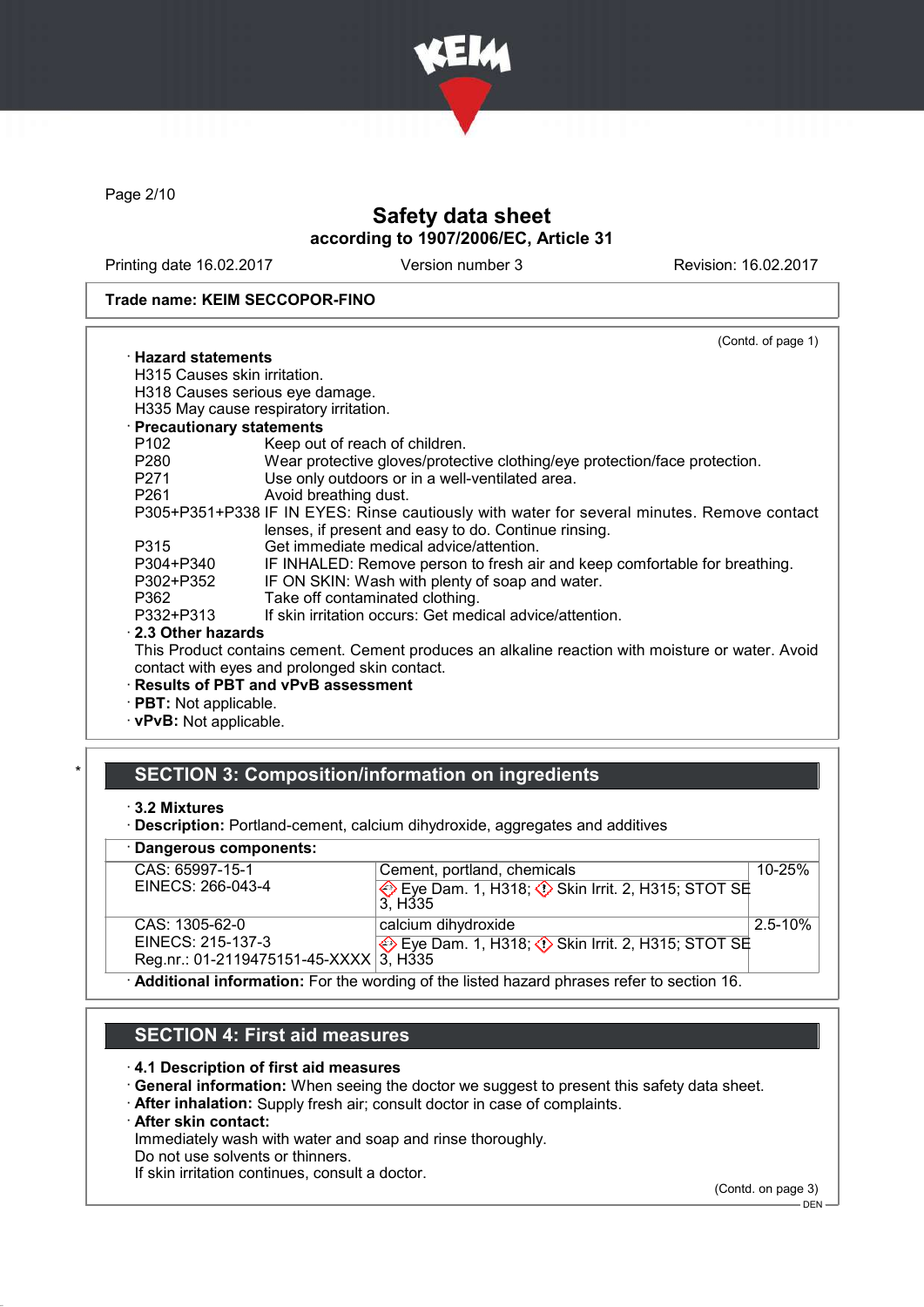

Page 3/10

## Safety data sheet according to 1907/2006/EC, Article 31

Printing date 16.02.2017 Version number 3 Revision: 16.02.2017

#### Trade name: KEIM SECCOPOR-FINO

· After eye contact:

(Contd. of page 2)

.<br>– DEN -

- Rinse opened eye for several minutes under running water. Then consult a doctor. · After swallowing:
- Rinse mouth and throat well with water.
- Do not induce vomiting; call for medical help immediately.
- · 4.2 Most important symptoms and effects, both acute and delayed No further relevant information available.
- · 4.3 Indication of any immediate medical attention and special treatment needed
- No further relevant information available.

## SECTION 5: Firefighting measures

- · 5.1 Extinguishing media
- · Suitable extinguishing agents:
- Product itself does not burn. Co-ordinate fire-fighting measures to the fire surroundings.
- · 5.2 Special hazards arising from the substance or mixture
- No further relevant information available.
- · 5.3 Advice for firefighters
- · Protective equipment: Wear self-contained respiratory protective device.
- · Additional information

Dispose of fire debris and contaminated fire fighting water in accordance with official regulations. In case of fire do not breathe smoke, fumes and vapours.

## SECTION 6: Accidental release measures

| $\cdot$ 6.1 Personal precautions, protective equipment and emergency procedures<br>Avoid contact with skin and eyes.<br>Avoid formation of dust.<br>Use respiratory protective device against the effects of fumes/dust/aerosol.<br>Respect the protection rules (see section 7 a. 8).<br>Product forms slippery surface when combined with water.<br>6.2 Environmental precautions:<br>Do not allow product to reach soil, sewage system or any water course.<br>Follow local governmental rules and regulations.<br>6.3 Methods and material for containment and cleaning up:<br>Close drainages (Risk of blocking)<br>Danger of slipping!<br>Avoid formation of dust.<br>Ensure adequate ventilation.<br>Pick up mechanically.<br>Dispose of the material collected according to regulations.<br>Clear contaminated areas thoroughly.<br>$\cdot$ 6.4 Reference to other sections<br>See Section 7 for information on safe handling. |                    |
|----------------------------------------------------------------------------------------------------------------------------------------------------------------------------------------------------------------------------------------------------------------------------------------------------------------------------------------------------------------------------------------------------------------------------------------------------------------------------------------------------------------------------------------------------------------------------------------------------------------------------------------------------------------------------------------------------------------------------------------------------------------------------------------------------------------------------------------------------------------------------------------------------------------------------------------|--------------------|
| See Section 8 for information on personal protection equipment.                                                                                                                                                                                                                                                                                                                                                                                                                                                                                                                                                                                                                                                                                                                                                                                                                                                                        | (Contd. on page 4) |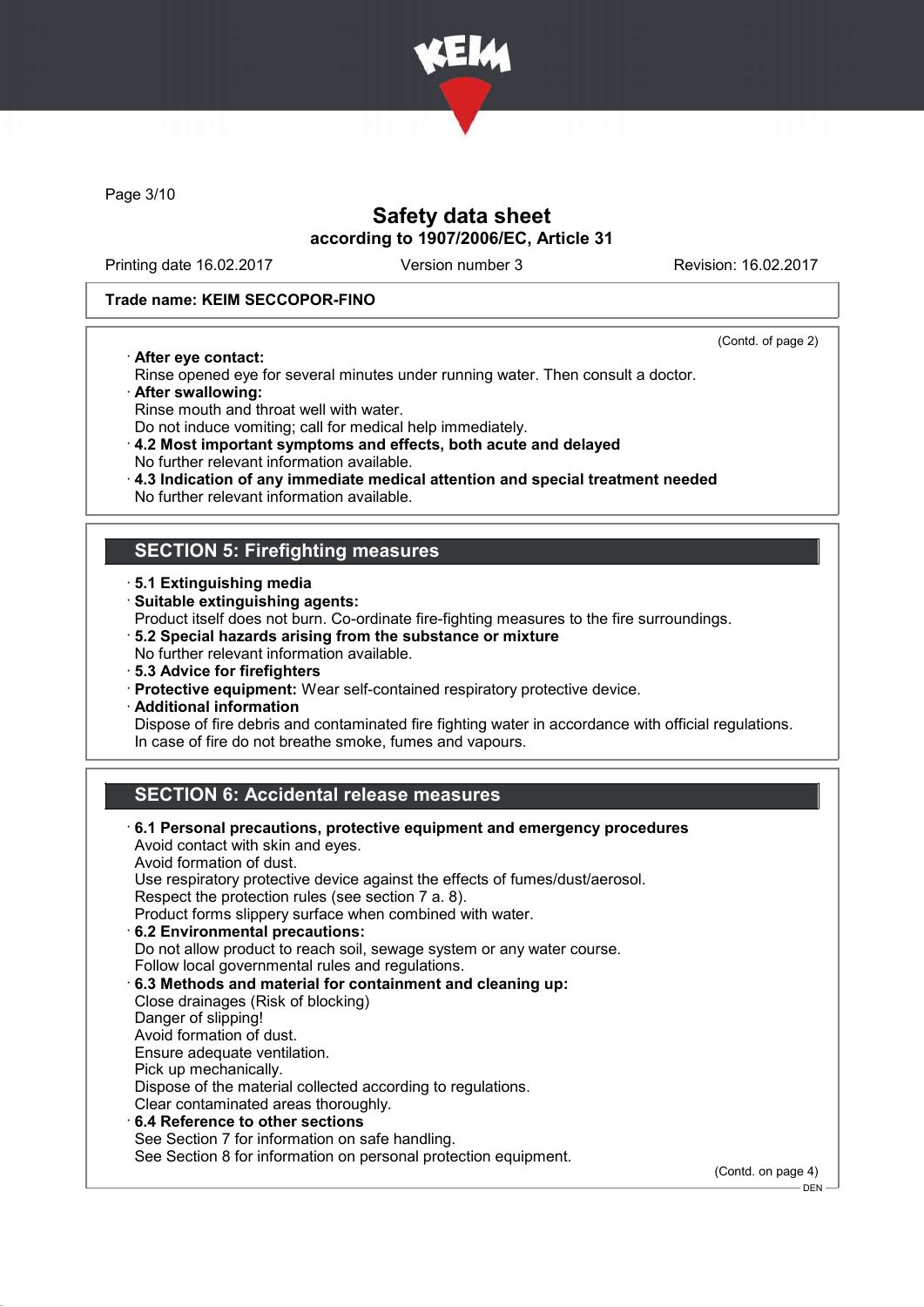

Page 4/10

## Safety data sheet according to 1907/2006/EC, Article 31

Printing date 16.02.2017 Version number 3 Revision: 16.02.2017

#### Trade name: KEIM SECCOPOR-FINO

(Contd. of page 3)

See Section 13 for disposal information.

## SECTION 7: Handling and storage

· 7.1 Precautions for safe handling Avoid contact with skin and eyes. Keep receptacles tightly sealed. Prevent formation of dust. Ensure good ventilation/exhaustion at the workplace. Any unavoidabledeposit of dust must be regularly removed. See item 8 for information about suitable protective equipment and technical precautions. Respect the protection rules. · Information about fire - and explosion protection: The product is not flammable. No special measures required. · 7.2 Conditions for safe storage, including any incompatibilities · Storage: · Requirements to be met by storerooms and receptacles: Keep in the original containers in a cool and dry place. Store only in unopened original receptacles. · Information about storage in one common storage facility: Do not store together with acids. · Further information about storage conditions: Store in dry conditions. Protect from humidity and water. Avoid dust formations and deposits. Keep container tightly sealed. Protect from heat and direct sunlight. · Storage class: 13 · 7.3 Specific end use(s) No further relevant information available.

## SECTION 8: Exposure controls/personal protection

| 8.1 Control parameters                                                    |                              |  |  |
|---------------------------------------------------------------------------|------------------------------|--|--|
| · Ingredients with limit values that require monitoring at the workplace: |                              |  |  |
| 65997-15-1 Cement, portland, chemicals                                    |                              |  |  |
| AGW (Germany) Long-term value: 5 E mg/m <sup>3</sup><br><b>DFG</b>        |                              |  |  |
| 1305-62-0 calcium dihydroxide                                             |                              |  |  |
| AGW (Germany) Long-term value: 1E mg/m <sup>3</sup><br>2(I); Y, EU, DFG   |                              |  |  |
| $\cdot$ DNELs                                                             |                              |  |  |
| 1305-62-0 calcium dihydroxide                                             |                              |  |  |
| Inhalative   Acute - local effects, worker                                | 4 mg/m <sup>3</sup> (worker) |  |  |
|                                                                           | (Contd. on page 5)           |  |  |

 $-$  DEN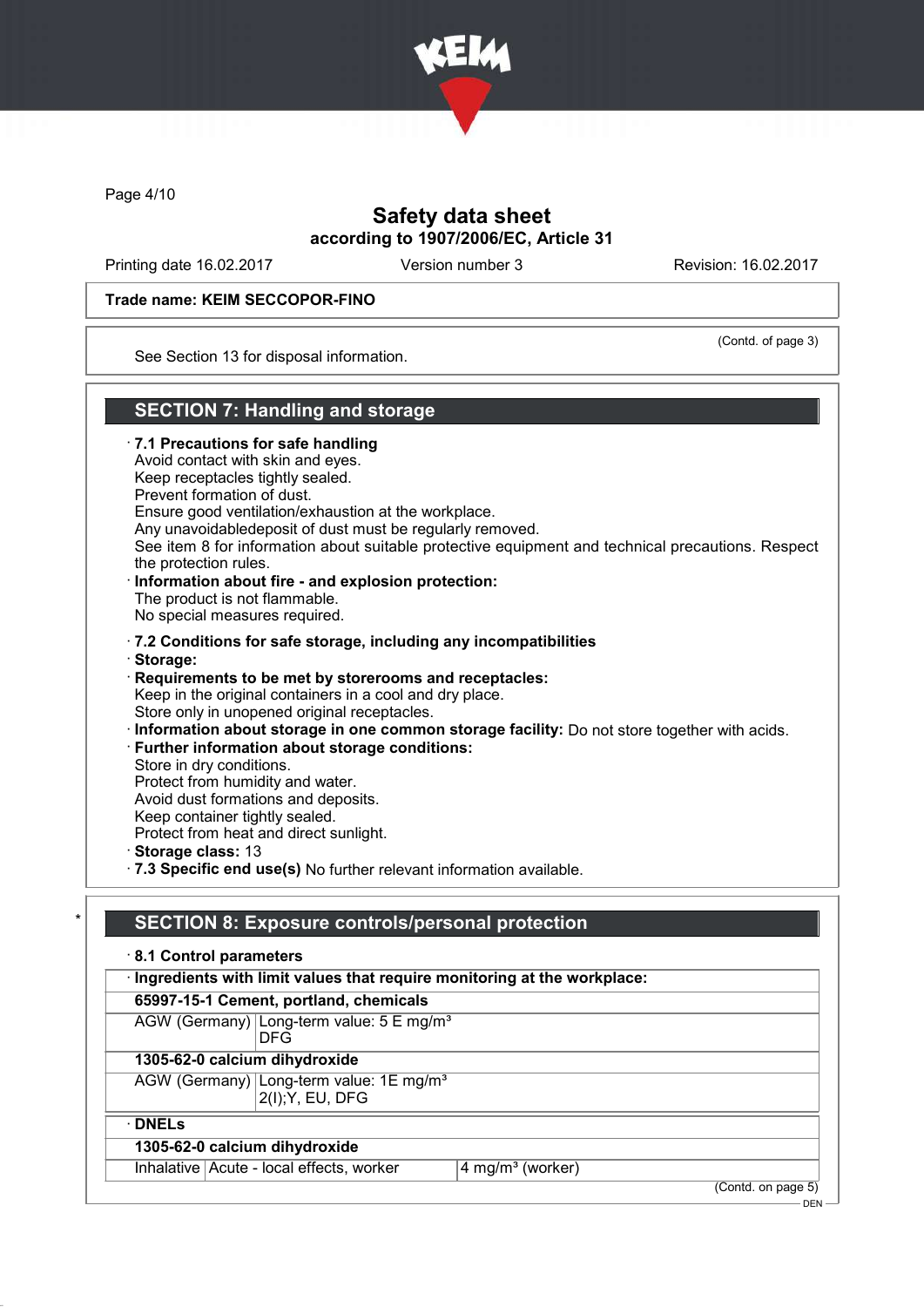

Page 5/10

# Safety data sheet according to 1907/2006/EC, Article 31

Printing date 16.02.2017 Version number 3 Revision: 16.02.2017

### Trade name: KEIM SECCOPOR-FINO

|                                                                                                                                                                                                                                                                                                                                                                                                                                                                                                                                                                                                                                                                                                                                                                                                                                                                                                                                                                                                                                                                                                                     | (Contd. of page 4)                                                                                                                                                                                                                                                                                                                                                                                                                                                                                                                                                                                                                                 |
|---------------------------------------------------------------------------------------------------------------------------------------------------------------------------------------------------------------------------------------------------------------------------------------------------------------------------------------------------------------------------------------------------------------------------------------------------------------------------------------------------------------------------------------------------------------------------------------------------------------------------------------------------------------------------------------------------------------------------------------------------------------------------------------------------------------------------------------------------------------------------------------------------------------------------------------------------------------------------------------------------------------------------------------------------------------------------------------------------------------------|----------------------------------------------------------------------------------------------------------------------------------------------------------------------------------------------------------------------------------------------------------------------------------------------------------------------------------------------------------------------------------------------------------------------------------------------------------------------------------------------------------------------------------------------------------------------------------------------------------------------------------------------------|
| Acute - local effects, consumer                                                                                                                                                                                                                                                                                                                                                                                                                                                                                                                                                                                                                                                                                                                                                                                                                                                                                                                                                                                                                                                                                     | 4 mg/m <sup>3</sup> (consumer)                                                                                                                                                                                                                                                                                                                                                                                                                                                                                                                                                                                                                     |
| Long-term - local effects, worker                                                                                                                                                                                                                                                                                                                                                                                                                                                                                                                                                                                                                                                                                                                                                                                                                                                                                                                                                                                                                                                                                   | 1 mg/m <sup>3</sup> (worker)                                                                                                                                                                                                                                                                                                                                                                                                                                                                                                                                                                                                                       |
| Long-term - local effects, consumer                                                                                                                                                                                                                                                                                                                                                                                                                                                                                                                                                                                                                                                                                                                                                                                                                                                                                                                                                                                                                                                                                 | 1 (consumer)                                                                                                                                                                                                                                                                                                                                                                                                                                                                                                                                                                                                                                       |
| · PNECs                                                                                                                                                                                                                                                                                                                                                                                                                                                                                                                                                                                                                                                                                                                                                                                                                                                                                                                                                                                                                                                                                                             |                                                                                                                                                                                                                                                                                                                                                                                                                                                                                                                                                                                                                                                    |
| 1305-62-0 calcium dihydroxide                                                                                                                                                                                                                                                                                                                                                                                                                                                                                                                                                                                                                                                                                                                                                                                                                                                                                                                                                                                                                                                                                       |                                                                                                                                                                                                                                                                                                                                                                                                                                                                                                                                                                                                                                                    |
| Aquatic compartment - freshwater                                                                                                                                                                                                                                                                                                                                                                                                                                                                                                                                                                                                                                                                                                                                                                                                                                                                                                                                                                                                                                                                                    | 0.49 mg/l (freshwater)                                                                                                                                                                                                                                                                                                                                                                                                                                                                                                                                                                                                                             |
| Aquatic compartment - marine water $ 0.32 \text{ mg/II}$ (marine water)                                                                                                                                                                                                                                                                                                                                                                                                                                                                                                                                                                                                                                                                                                                                                                                                                                                                                                                                                                                                                                             |                                                                                                                                                                                                                                                                                                                                                                                                                                                                                                                                                                                                                                                    |
| Terrestrial compartment - soil                                                                                                                                                                                                                                                                                                                                                                                                                                                                                                                                                                                                                                                                                                                                                                                                                                                                                                                                                                                                                                                                                      | 1080 mg/kg dw (soil)                                                                                                                                                                                                                                                                                                                                                                                                                                                                                                                                                                                                                               |
| Sewage treatment plant                                                                                                                                                                                                                                                                                                                                                                                                                                                                                                                                                                                                                                                                                                                                                                                                                                                                                                                                                                                                                                                                                              | 3 mg/l (sewage sludge)                                                                                                                                                                                                                                                                                                                                                                                                                                                                                                                                                                                                                             |
| Additional information: The lists valid during the making were used as basis.                                                                                                                                                                                                                                                                                                                                                                                                                                                                                                                                                                                                                                                                                                                                                                                                                                                                                                                                                                                                                                       |                                                                                                                                                                                                                                                                                                                                                                                                                                                                                                                                                                                                                                                    |
| · Personal protective equipment:<br>· General protective and hygienic measures:<br>Vacuum clean contaminated clothing. Do not blow or brush off contamination.<br>Avoid contact with the eyes and skin.<br>Do not inhale dust / smoke / mist.<br>Wash hands before breaks and at the end of work.<br>Immediately remove all soiled and contaminated clothing<br><b>Respiratory protection:</b><br>In a dusty environment wear suitable facemask.<br>Filter: FFP2<br>· Protection of hands:<br>Protective gloves<br>Alkaline resistant gloves<br><b>Material of gloves</b><br>suitable material e.g.:<br>Nitrile impregnated cotton-gloves<br>Recommended thickness of the material: $\geq 0.5$ mm<br>to be checked prior to the application.<br>· Penetration time of glove material<br>Value for the permeation: Level $\geq 6$ (480 min)<br>is recommended.<br>has to be observed.<br>Eye protection:<br>In a dusty environment wear protective goggles.<br>Tightly sealed goggles<br><b>Body protection:</b><br>Protective work clothing<br>After contact with skin wash thoroughly with water and apply lotion. | The selection of the suitable gloves does not only depend on the material, but also on further marks<br>of quality and varies from manufacturer to manufacturer. As the product is a preparation of several<br>substances, the resistance of the glove material can not be calculated in advance and has therefore<br>The determined penetration times according to EN 374 part III are not performed under practical<br>conditions. Therefore a maximum wearing time, which corresponds to 50% of the penetration time,<br>The exact break trough time has to be found out by the manufacturer of the protective gloves and<br>(Contd. on page 6) |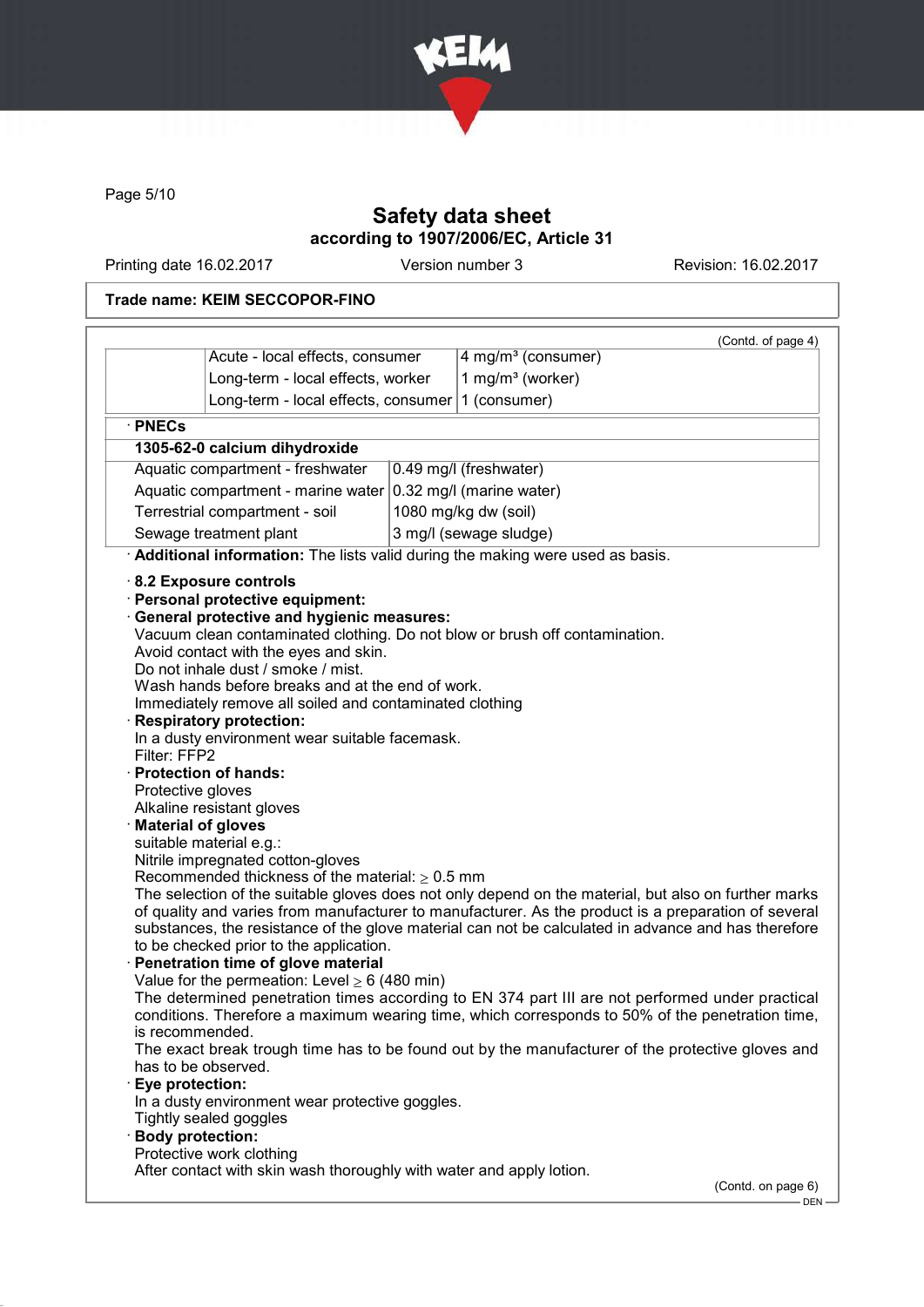

Page 6/10

# Safety data sheet according to 1907/2006/EC, Article 31

Printing date 16.02.2017 Version number 3 Revision: 16.02.2017

Trade name: KEIM SECCOPOR-FINO

(Contd. of page 5) · Limitation and supervision of exposure into the environment See Section 12 and 6.2

| .9.1 Information on basic physical and chemical properties<br><b>General Information</b> |                                               |
|------------------------------------------------------------------------------------------|-----------------------------------------------|
| · Appearance:                                                                            |                                               |
| Form:                                                                                    | Powder                                        |
| Colour:<br>· Odour:                                                                      | nature white<br>Weak, characteristic          |
| <b>Odour threshold:</b>                                                                  | Not determined.                               |
| · pH-value at 20 °C:                                                                     | $11.5 - 13.5*$<br>with water mixed            |
| Change in condition                                                                      |                                               |
| <b>Melting point/freezing point:</b>                                                     | Undetermined.                                 |
| Initial boiling point and boiling range: Not applicable.                                 |                                               |
| · Flash point:                                                                           | Not applicable.                               |
| · Flammability (solid, gas):                                                             | Not applicable.                               |
| · Ignition temperature:                                                                  | Not determined.                               |
| · Decomposition temperature:                                                             | Not determined.                               |
| Auto-ignition temperature:                                                               | Product is not selfigniting.                  |
| <b>Explosive properties:</b>                                                             | Product does not present an explosion hazard. |
| <b>Explosion limits:</b>                                                                 |                                               |
| Lower:                                                                                   | Not applicable.                               |
| Upper:                                                                                   | Not applicable.                               |
| <b>Oxidising properties</b>                                                              | Not applicable.                               |
| · Vapour pressure:                                                                       | Not applicable.                               |
| <b>· Density at 20 °C:</b>                                                               | 1.2-1.4* $g/cm^{3}$                           |
| · Relative density                                                                       | <b>Bulk density</b><br>Not determined.        |
| · Vapour density                                                                         | Not applicable.                               |
| <b>Evaporation rate</b>                                                                  | Not applicable.                               |
| Solubility in / Miscibility with                                                         |                                               |
| water at 20 °C:                                                                          | < 2 g/l $(Ca(OH)2)$                           |
|                                                                                          | miscible                                      |
| · Partition coefficient: n-octanol/water:                                                | Not applicable.                               |
| · Viscosity:                                                                             |                                               |
| Dynamic:                                                                                 | Not applicable.                               |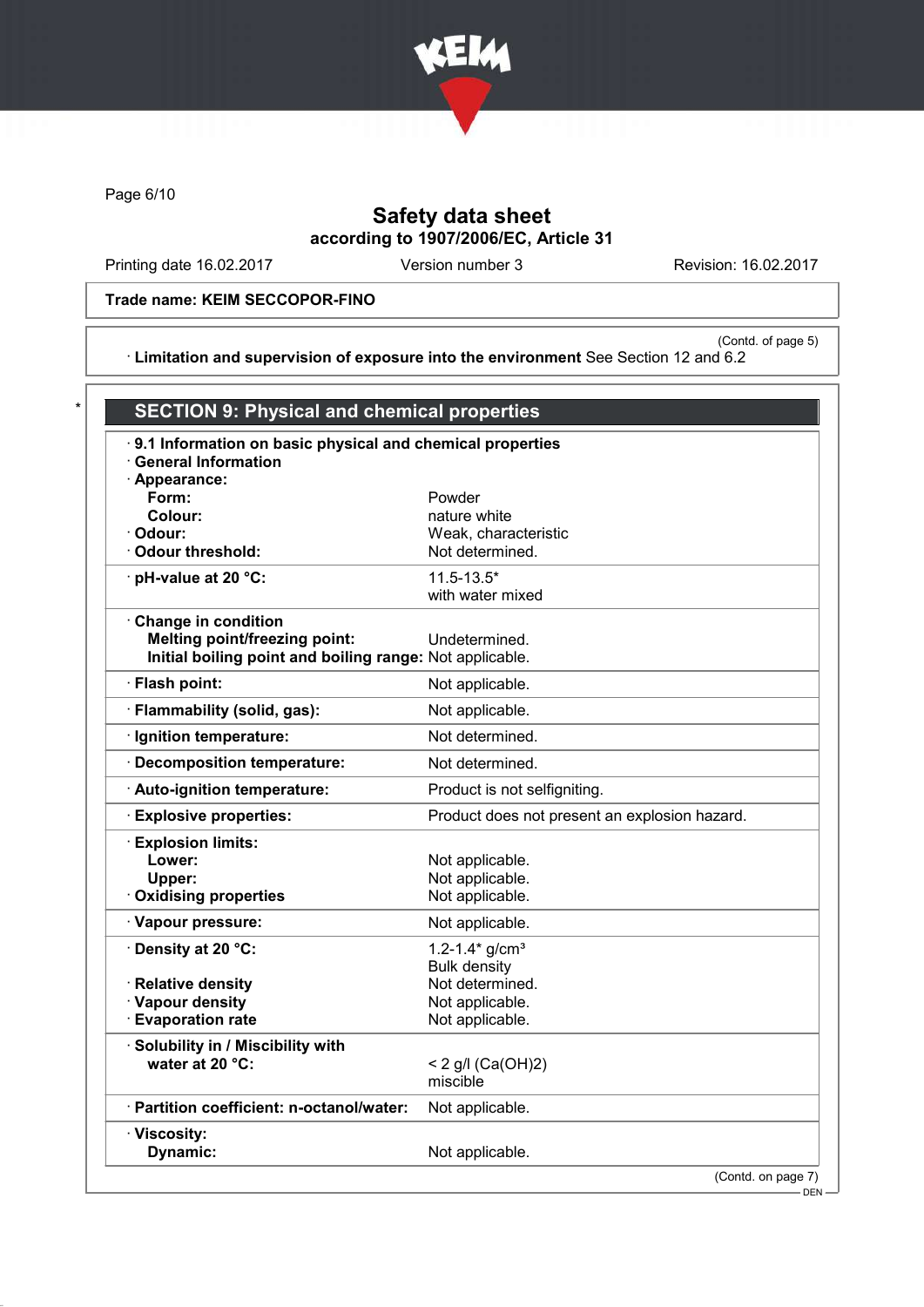

Page 7/10

# Safety data sheet according to 1907/2006/EC, Article 31

Printing date 16.02.2017 Version number 3 Revision: 16.02.2017

(Contd. of page 6)

#### Trade name: KEIM SECCOPOR-FINO

Kinematic: Not applicable.<br>
9.2 Other information **Accord 1989** The values are

\* The values are for freshly produced material and may change with the time.

### SECTION 10: Stability and reactivity

- · 10.1 Reactivity Reacts with water alkaline and hardens.
- · 10.2 Chemical stability Stable under normal conditions of storage and use.
- · Thermal decomposition / conditions to be avoided:
- Stable at environment temperature.
- No decomposition if used and stored according to specifications.
- · 10.3 Possibility of hazardous reactions No dangerous reactions known.
- · 10.4 Conditions to avoid Humidity
- · 10.5 Incompatible materials: Acids
- · 10.6 Hazardous decomposition products:

No hazardous decomposition products if stored and handled as prescribed.

### **SECTION 11: Toxicological information**

· 11.1 Information on toxicological effects

· Acute toxicity Based on available data, the classification criteria are not met.

### · LD/LC50 values relevant for classification:

#### 1305-62-0 calcium dihydroxide

Oral LD50 >2000 mg/kg (rat) (OECD 425)

Dermal  $|LD50|$  > 2500 mg/kg (rabbit) (OECD 402)

Primary irritant effect:

### Skin corrosion/irritation

- Causes skin irritation.
- · Serious eye damage/irritation
- Causes serious eye damage.
- · during inhalation: Irritating to respiratory system.
- · during swallowing: Irritant effect possible
- **Respiratory or skin sensitisation**
- Product is reduced in chromate. Within the indicated storage time sensitization is not expected.
- Other information (about experimental toxicology):
- Experimental analysis are not available.

The product was not tested. The statements on toxicology have been derived from the properties of the individual components.

- · CMR effects (carcinogenity, mutagenicity and toxicity for reproduction) not applicable
- Germ cell mutagenicity Based on available data, the classification criteria are not met.
- · Carcinogenicity Based on available data, the classification criteria are not met.
- · Reproductive toxicity Based on available data, the classification criteria are not met.
- · STOT-single exposure
- May cause respiratory irritation.

(Contd. on page 8)

DEN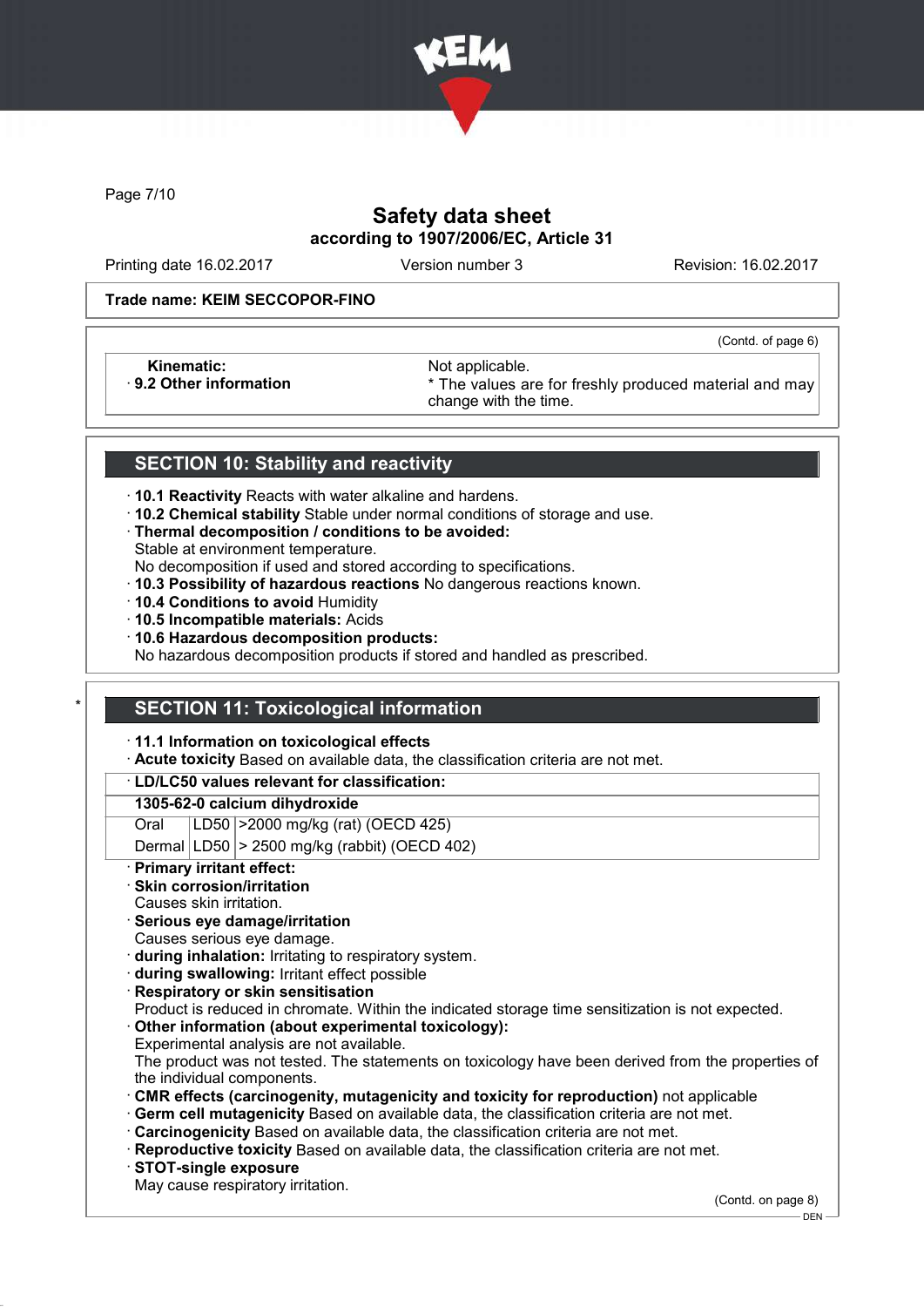

Page 8/10

# Safety data sheet according to 1907/2006/EC, Article 31

Printing date 16.02.2017 Version number 3 Revision: 16.02.2017

### Trade name: KEIM SECCOPOR-FINO

(Contd. of page 7)

· STOT-repeated exposure Based on available data, the classification criteria are not met. · Aspiration hazard Based on available data, the classification criteria are not met.

| · Aquatic toxicity:                                                                                                                          |                                                                                                                                                                                                                                                                                                                                                                                                                                                                                                                                       |
|----------------------------------------------------------------------------------------------------------------------------------------------|---------------------------------------------------------------------------------------------------------------------------------------------------------------------------------------------------------------------------------------------------------------------------------------------------------------------------------------------------------------------------------------------------------------------------------------------------------------------------------------------------------------------------------------|
| 1305-62-0 calcium dihydroxide                                                                                                                |                                                                                                                                                                                                                                                                                                                                                                                                                                                                                                                                       |
| <b>NOEC</b>                                                                                                                                  | 72h; 48 mg/l (freshwater alga)                                                                                                                                                                                                                                                                                                                                                                                                                                                                                                        |
|                                                                                                                                              | 14d; 32 mg/l (invertebrate marine organisms)                                                                                                                                                                                                                                                                                                                                                                                                                                                                                          |
|                                                                                                                                              | EC10/LC10 oder NOEC 2000 mg/kg (Soil macro-organisms)                                                                                                                                                                                                                                                                                                                                                                                                                                                                                 |
|                                                                                                                                              | 12000 mg/kg (soil microorganisms)                                                                                                                                                                                                                                                                                                                                                                                                                                                                                                     |
| <b>NOEC</b>                                                                                                                                  | 21d; 1080 mg/kg (plants)                                                                                                                                                                                                                                                                                                                                                                                                                                                                                                              |
| EC 50/48h                                                                                                                                    | 49.1 mg/l (freshwater invertebrate organisms)                                                                                                                                                                                                                                                                                                                                                                                                                                                                                         |
| EC 50/72 h                                                                                                                                   | 184.57 mg/l (freshwater alga)                                                                                                                                                                                                                                                                                                                                                                                                                                                                                                         |
| LC 50/96 h                                                                                                                                   | 457 mg/l (marine fish)                                                                                                                                                                                                                                                                                                                                                                                                                                                                                                                |
|                                                                                                                                              | 50.6 mg/l (freshwater fish)                                                                                                                                                                                                                                                                                                                                                                                                                                                                                                           |
|                                                                                                                                              | 158 mg/l (invertebrate marine organisms)                                                                                                                                                                                                                                                                                                                                                                                                                                                                                              |
| · 12.2 Persistence and degradability No further relevant information available.<br>· Additional ecological information:<br>· AOX-indication: | · 12.3 Bioaccumulative potential No further relevant information available.<br>· 12.4 Mobility in soil No further relevant information available.<br>take influence on the AOX-load of the waste water.                                                                                                                                                                                                                                                                                                                               |
| EU guideline NO. 2006/11/EC:<br>of EU-directives 76/464/EWG.<br>· General notes:<br>12.5 Results of PBT and vPvB assessment                  | Due to the substance of content which do not include organic jointed halogens, the product can not<br>According to the formulation contains the following heavy metals and compounds from the<br>According to our current data base the product does not consist of any heavy metals or substances<br>At present there are no ecotoxicological assessments.<br>Do not allow product to reach ground water, water course or sewage system.<br>Water hazard class 1 (German Regulation) (Self-assessment): slightly hazardous for water |

- · 13.1 Waste treatment methods
- · Recommendation

Must not be disposed with household garbage. Do not allow product to reach sewage system.

(Contd. on page 9)  $-$  DEN  $-$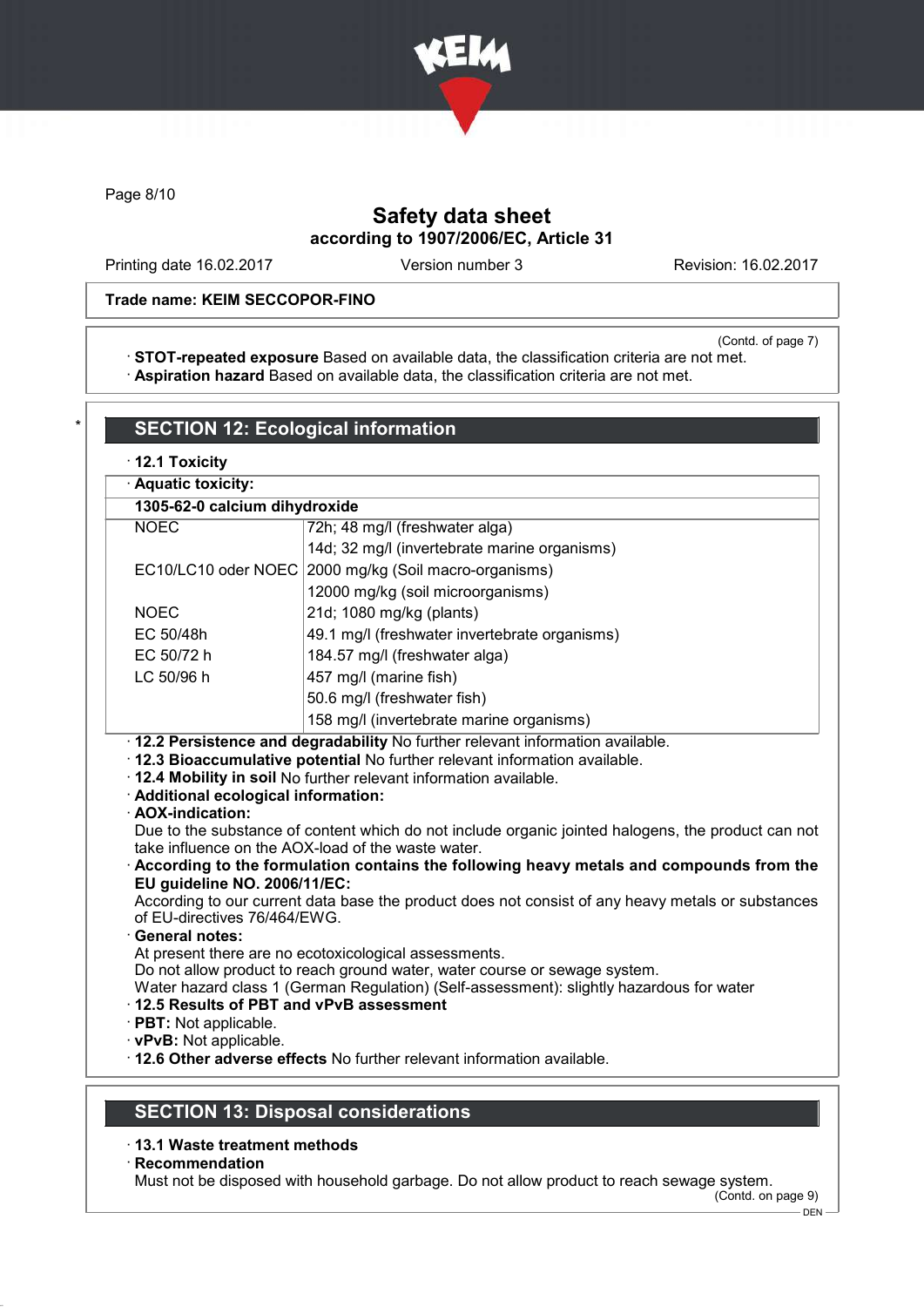

Page 9/10

## Safety data sheet according to 1907/2006/EC, Article 31

Printing date 16.02.2017 Version number 3 Revision: 16.02.2017

(Contd. of page 8)

### Trade name: KEIM SECCOPOR-FINO

Disposal must be made according to official regulations.

· European waste catalogue

17 01 01 concrete

· Uncleaned packaging: · Recommendation: Disposal must be made according to official regulations. Non contaminated packagings may be recycled.

Recommended cleansing agents: Water, if necessary with cleansing agents.

### SECTION 14: Transport information

| $\cdot$ 14.1 UN-Number<br>· ADR, IMDG, IATA                                | Void                                                          |
|----------------------------------------------------------------------------|---------------------------------------------------------------|
| 14.2 UN proper shipping name<br>· ADR, IMDG, IATA                          | Void                                                          |
| 14.3 Transport hazard class(es)                                            |                                                               |
| · ADR, IMDG, IATA<br>· Class                                               | Void                                                          |
| ⋅ 14.4 Packing group<br>· ADR, IMDG, IATA                                  | Void                                                          |
| $\cdot$ 14.5 Environmental hazards:<br>$\cdot$ Marine pollutant:           | No.                                                           |
| 14.6 Special precautions for user                                          | Not applicable.                                               |
| 14.7 Transport in bulk according to Annex II<br>of Marpol and the IBC Code | Not applicable.                                               |
| · Transport/Additional information:                                        | No dangerous good in sense of these transport<br>regulations. |
| · UN "Model Regulation":                                                   | Void                                                          |
|                                                                            |                                                               |

# **SECTION 15: Regulatory information**

· 15.1 Safety, health and environmental regulations/legislation specific for the substance or mixture

· Labelling according to Regulation (EC) No 1272/2008 For information on labelling please refer to section 2 of this document.

- · Directive 2012/18/EU
- · Named dangerous substances ANNEX I None of the ingredients is listed.

(Contd. on page 10)

 $-$  DEN